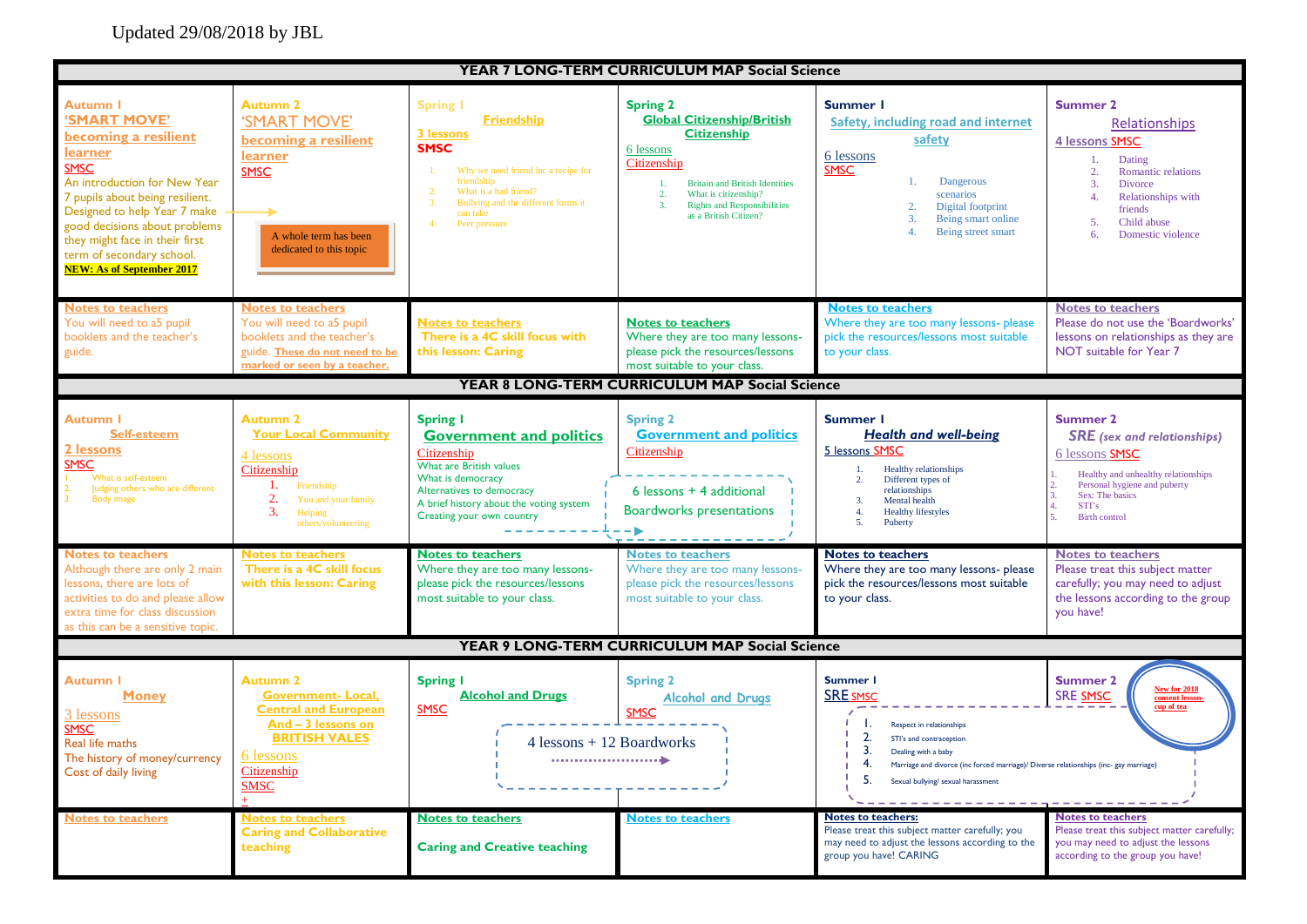## Updated 29/08/2018 by JBL

| YEAR 10 LONG-TERM CURRICULUM MAP Social Science                                                                                                                             |                                                                                                                                                                                                                                                             |                                                                                                                                                                                                             |                                                                                                                                                                            |                                                                                                                                                                                                                                                      |                                                                                                                                                               |  |
|-----------------------------------------------------------------------------------------------------------------------------------------------------------------------------|-------------------------------------------------------------------------------------------------------------------------------------------------------------------------------------------------------------------------------------------------------------|-------------------------------------------------------------------------------------------------------------------------------------------------------------------------------------------------------------|----------------------------------------------------------------------------------------------------------------------------------------------------------------------------|------------------------------------------------------------------------------------------------------------------------------------------------------------------------------------------------------------------------------------------------------|---------------------------------------------------------------------------------------------------------------------------------------------------------------|--|
| <b>Autumn I</b><br><b>Positive thinking</b><br>3 lessons<br><b>SMSC</b><br>What is being positive and why is it<br>important?<br>Negative self-talk<br>Positive role models | <b>Autumn 2</b><br>The Law/Human Rights<br>Citizenship<br><b>SMSC</b><br>4 lessons<br>What are our rights and responsibilities?<br>Basic human rights<br>Why do human rights come in to conflict<br>What happens when human rights are denied?              | <b>Spring I</b><br><b>WEX</b><br>----------- <b>-</b><br>6 lessons + worksheets that need<br>to be completed for WEX                                                                                        | <b>Spring 2</b><br><b>WEX</b>                                                                                                                                              | Summer I<br><b>Disrespect NoBody</b><br><b>SMSC</b><br>Disrespect NoBody campaign,<br>helps young people understand<br>what a healthy relationship is.<br><b>MATERIAL FOR THIS IS FOR</b><br><b>YEAR 10 ONLY</b><br><b>NEW: As of September 2018</b> | Summer 2<br>Health<br>5 Lessons<br><b>SMSC</b><br><b>Emotional health</b><br><b>Psychological health</b><br><b>Eating disorders</b><br><b>Physical health</b> |  |
| <b>Notes to teachers</b>                                                                                                                                                    | <b>Notes to teachers</b><br><b>Caring and Collaborative</b>                                                                                                                                                                                                 | <b>Notes to teachers</b><br>Laptops/IT rooms may be useful                                                                                                                                                  | <b>Notes to teachers</b><br>Laptops/IT rooms may be useful                                                                                                                 | <b>Notes to teachers</b><br>There are a few things at the<br>start of the PowerPoint that<br>you as the teacher need to<br>read before starting this<br>module                                                                                       | <b>Notes to teachers</b><br>Where they are too many<br>lessons- please pick the<br>resources/lessons most suitable<br>to your class.                          |  |
|                                                                                                                                                                             |                                                                                                                                                                                                                                                             | YEAR II LONG-TERM CURRICULUM MAP Social Science                                                                                                                                                             |                                                                                                                                                                            |                                                                                                                                                                                                                                                      |                                                                                                                                                               |  |
| Autumn I<br><b>Applications beyond Year II</b><br>* Please book IT rooms or laptops<br>for this module*<br>3 lessons                                                        | <b>Autumn 2</b><br><b>Disrespect NoBody</b><br><b>SMSC</b><br>Disrespect NoBody campaign,<br>helps young people understand<br>what a healthy relationship is.<br><b>MATERIAL FOR THIS IS FOR YEAR</b><br><b>11 ONLY</b><br><b>NEW: As of September 2018</b> | <b>Spring I</b><br><b>Child Sexual exploitation</b><br>3 lessons<br><b>SMSC</b><br>Citizenship<br>Sexual abuse<br>Sexual offences<br>Human trafficking<br><b>CSE</b> scenarios                              | <b>Spring 2</b><br><b>Managing &amp; understanding</b><br>money as an adult<br>5 lessons<br>Citizenship<br><b>SMSC</b><br>Personal finances<br><b>Savings</b><br>Mortgages | Summer I                                                                                                                                                                                                                                             | Summer 2                                                                                                                                                      |  |
| <b>Notes to teachers:</b><br>* Please book IT rooms or laptops<br>for this module, as college<br>applications are online*                                                   | <b>Notes to teachers</b><br>There are a few things at the<br>start of the PowerPoint that you<br>as the teacher need to read<br>before starting this module                                                                                                 | <b>Notes to teachers</b><br>Please treat this subject matter<br>carefully; you may need to adjust the<br>lessons according to the group you<br>have! You may need to build in more<br>time for discussions. | <b>Notes to teachers</b>                                                                                                                                                   | <b>Notes to teachers</b><br>Year II leave in the spring<br>term                                                                                                                                                                                      | <b>Notes to teachers</b><br>Year 11 leave in the spring<br>term                                                                                               |  |
| Global citizenship/British Citizenship<br>1.<br>Your local community<br>2.<br>Government and politics<br>3.<br>4.<br>5.                                                     | <b>Citizenship including British Values is covered in the following topics KS3:</b><br>Government- Local, Central and European<br>Also taught through Tutor-time sessions via LORIC (04/06/17)                                                              |                                                                                                                                                                                                             | 1. The Law / Human Rights<br>2.<br>Child Sexual exploitation<br>3.<br>4.                                                                                                   | <b>Citizenship including British Values is covered in the following topics KS4:</b><br>Managing & understanding money as an adult (personal finances)<br>Also taught through Tutor-time sessions via LORIC (04/06/17)                                |                                                                                                                                                               |  |

Please note: if for any reason you finish the SOW early or you feel your class would like to complete an extra topic on something else, as well as what I have suggested, please feel free to use the other resources available: **T:\Social science\Teaching Resources**